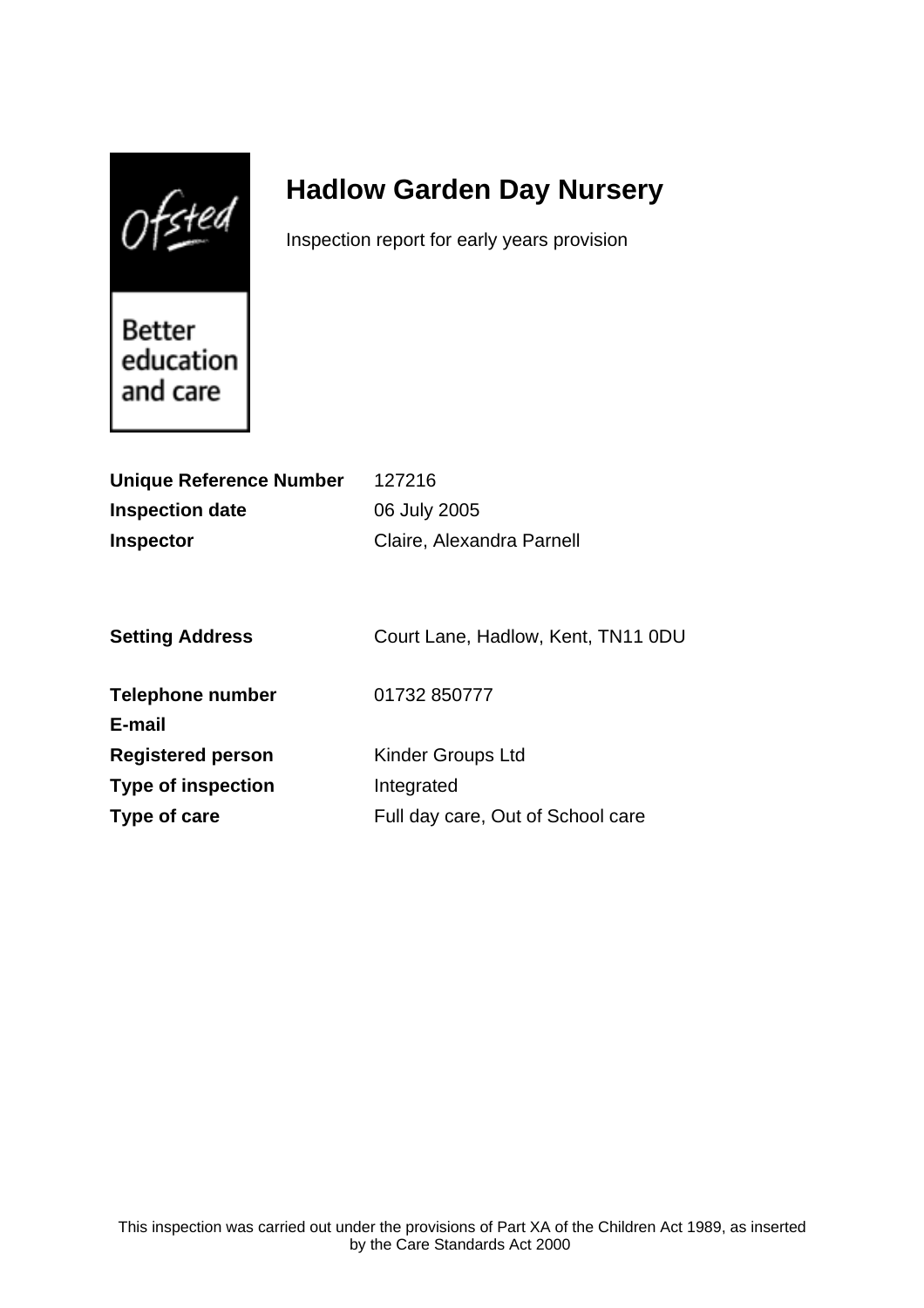## **ABOUT THIS INSPECTION**

The purpose of this inspection is to assure government, parents and the public of the quality of childcare and, if applicable, of nursery education. The inspection was carried out under Part XA Children Act 1989 as introduced by the Care Standards Act 2000 and, where nursery education is provided, under Schedule 26 of the School Standards and Framework Act 1998.

This report details the main strengths and any areas for improvement identified during the inspection. The judgements included in the report are made in relation to the outcomes for children set out in the Children Act 2004; the National Standards for under 8s day care and childminding; and, where nursery education is provided, the Curriculum guidance for the foundation stage.

The report includes information on any complaints about the childcare provision which Ofsted has received since the last inspection or registration or 1 April 2004 whichever is the later.

## **The key inspection judgements and what they mean**

Outstanding: this aspect of the provision is of exceptionally high quality Good: this aspect of the provision is strong Satisfactory: this aspect of the provision is sound Inadequate: this aspect of the provision is not good enough

For more information about early years inspections, please see the booklet Are you ready for your inspection? which is available from Ofsted's website: www.ofsted.gov.uk.

## **THE QUALITY AND STANDARDS OF THE CARE AND NURSERY EDUCATION**

On the basis of the evidence collected on this inspection:

The quality and standards of the care are satisfactory. The registered person meets the National Standards for under 8s day care and childminding.

The quality and standards of the nursery education are good.

## **WHAT SORT OF SETTING IS IT?**

Hadlow Garden Day Nursery is part of the Kinder Group of nurseries in Kent, it was first registered in 1999.

The nursery operates from one building located in the grounds of Hadlow college. The surrounding area is rural. There are four playrooms for differing ages, two bathrooms, a kitchen, an office and a large, enclosed outside area.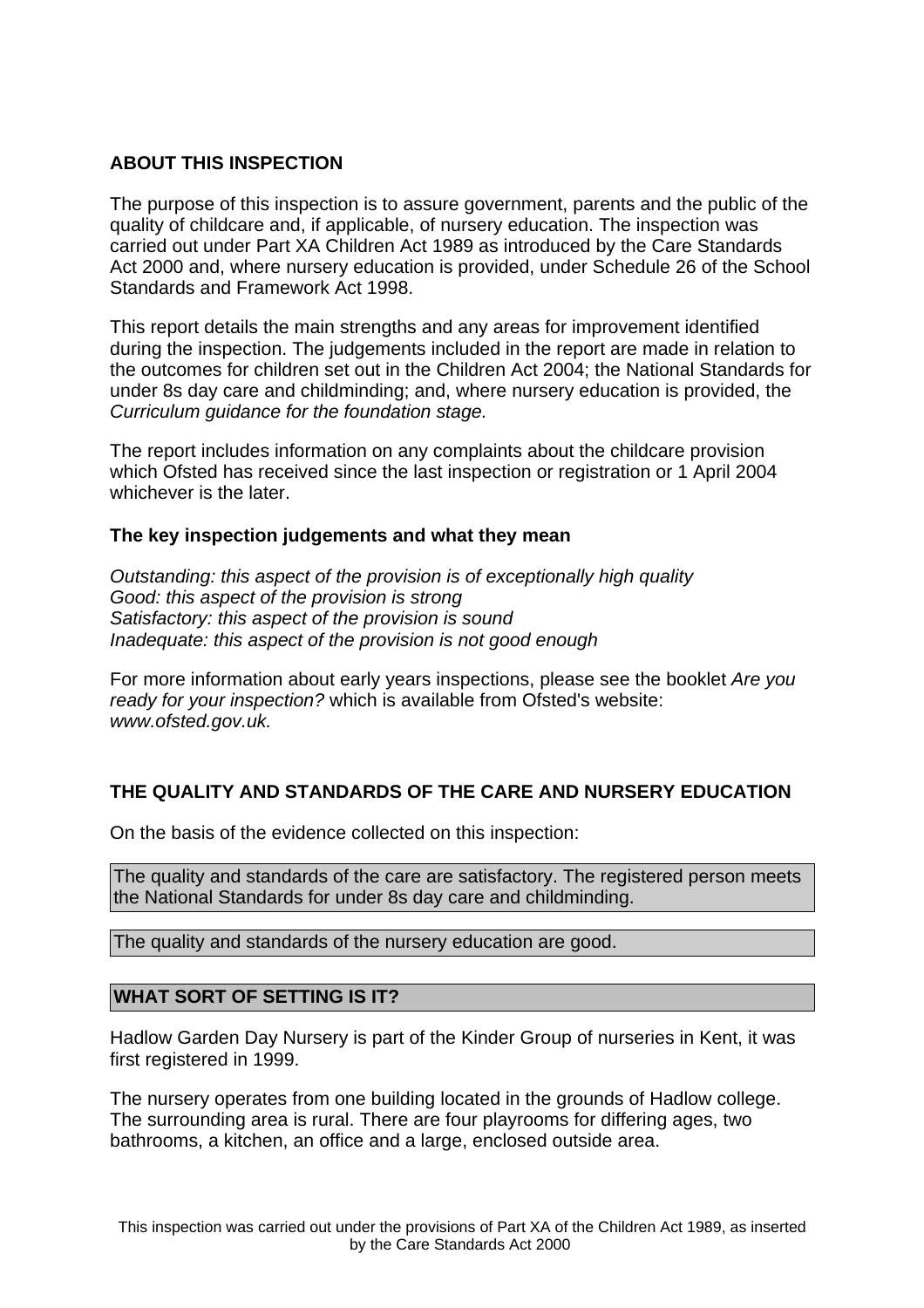There are presently 53 children attending the nursery, none of these has special needs or English as an additional language. There are 15 funded three and four year olds attending the nursery.

The nursery operates from 07:30 until 18:00, Monday to Friday, 52 weeks a year.

Twelve staff are currently employed to care for the children, of these six hold relevant early years qualifications and two are about to study for an NVQ III in childcare and education.

The nursery receive support from the Kinder Group head office and other Kinder nurseries.

## **THE EFFECTIVENESS OF THE PROVISION**

#### **Helping children to be healthy**

The provision is good.

Children's personal hygiene is promoted well within the nursery. Children confidently learn about their hygiene routines through good role models and clear and simple explanations from staff. Older children independently use facilities such as toilets, sinks, tissues and towels competently, whilst younger children have subtle support, to establish an understanding for these routine activities. Staff use appropriate measures to ensure children's health is promoted through safe cleaning procedures, preventing the spread of infection. Children benefit from organised and regularly updated records and procedures for medication administration, first aid and accidents that occur in the nursery.

Children are provided with varied, healthy options of meals, snacks and drinks throughout their time at the nursery, promoting children's understanding of healthy eating. The meals provided by an outside caterer also cater for children's differing dietary requirements. Children's dietary information is regularly reviewed to ensure their needs are met at all times. All children have access to drinks of fresh water at all times.

Children enjoy physical activities, using equipment imaginatively, mostly outside. The children have the opportunity to enjoy fresh air on a daily basis, not just for physical use. They confidently explore and experiment with movement and equipment, extending their learning of the space around them. Children can demonstrate an understanding of how exercise effects their bodies by reacting appropriately to exertion.

## **Protecting children from harm or neglect and helping them stay safe**

The provision is satisfactory.

Children enjoy a bright, clean ,well maintained and organised environment, which is thoughtfully arranged to allow children to play inside safely, securely and promotes familiarity within the setting. However, some aspects of the garden are not currently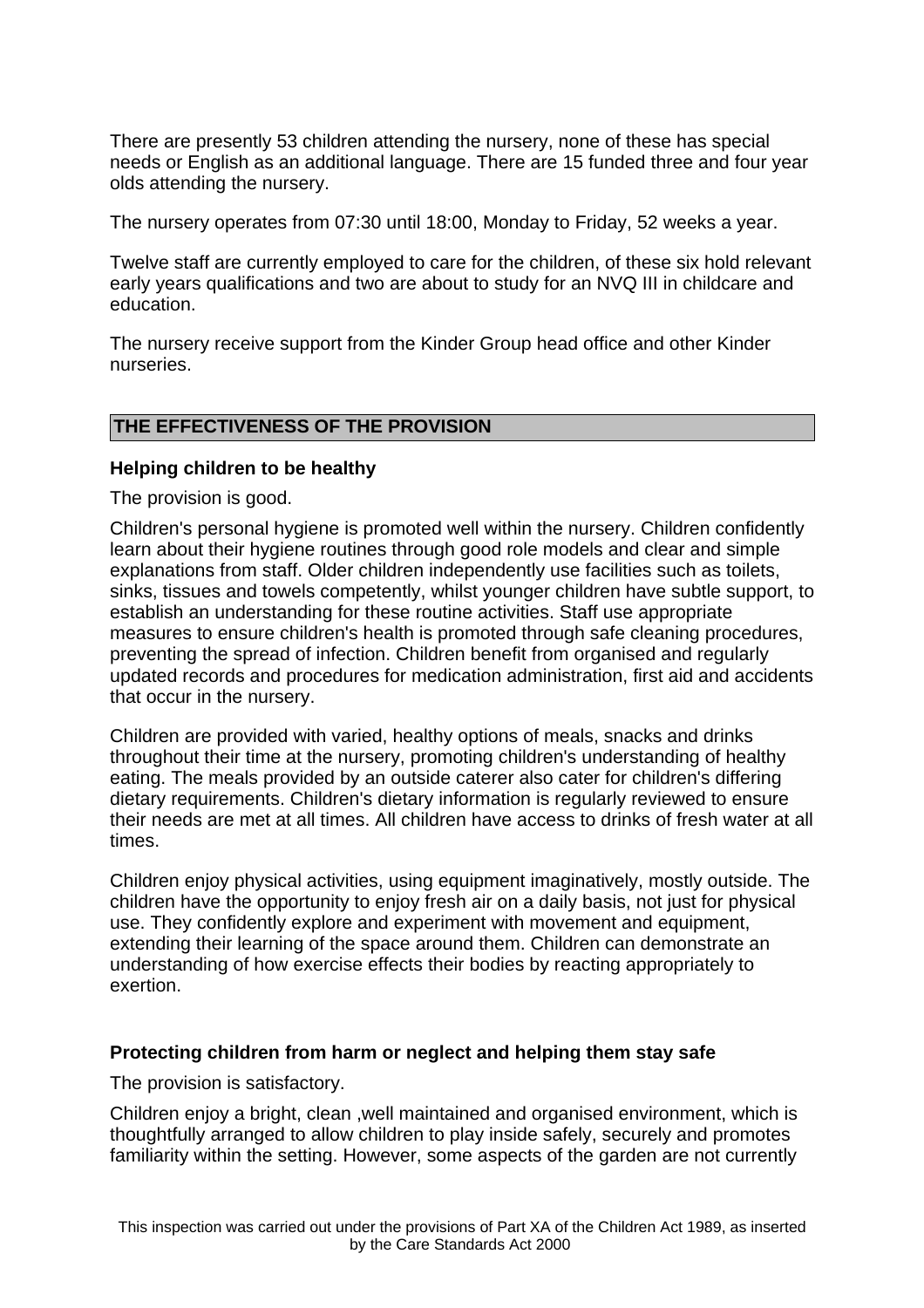safe and do not ensure children are kept secure and protected from potential hazards or unauthorised visitors.

Children choose from suitable resources and equipment. In some rooms this is independently done, in others these are pre selected for the children. Older children independently access all appropriate parts of the setting to allow them to continue their play and daily routine confidently. Younger children are given supported access to other areas such as the garden and other rooms. Children learn how to keep themselves safe, by following examples from older children and the majority of staff.

Staff follow rigorous procedures to ensure children are kept safe when taken off the premises on regular walks.

The staff have a basic understanding of child protection issues and how to report concerns which promotes children's welfare. Systems within the nursery are implemented to ensure children are protected from people who are not vetted or visiting the nursery.

## **Helping children achieve well and enjoy what they do**

The provision is satisfactory.

Children enjoy themselves, most of the time, at the nursery. Older children and the babies are constantly engaged and interested in their play, developing their confidence and self esteem through appropriately available activities, with sensitive and subtle support from staff. However, toddlers do not have access to sufficient resources and activities to keep their interest sustained within their rooms, therefore they become bored and disinterested in the few activities made available to them. They have a limited choice of free activities to choose from, such as role play, home corners, books or art activities.

Children thoroughly enjoy the play in the outside area, using equipment and resources well, with good support from staff to keep their interest sustained and to encourage their exploration to extend their learning and enthusiasm, discovering further uses for equipment. Babies benefit from regular opportunities to play in different environments and fresh air when taken on walks within the local community.

The assessment records of the children in the nursery are not used positively to inform the future planning of children's development. The staff's understanding of the development of children aged between one and three years is not consistent, therefore the development of younger children is not actively promoted as well as that of the older children.

#### Nursery education

The quality of teaching and learning is good. Children are making good progress due to the staff's knowledge and use of the Foundation stage. Plans cover all areas of learning, although the plans are not produced by the staff directly involved in the children's play and learning, therefore the knowledge of where the children's current development stages are at and where they want to progress to are not used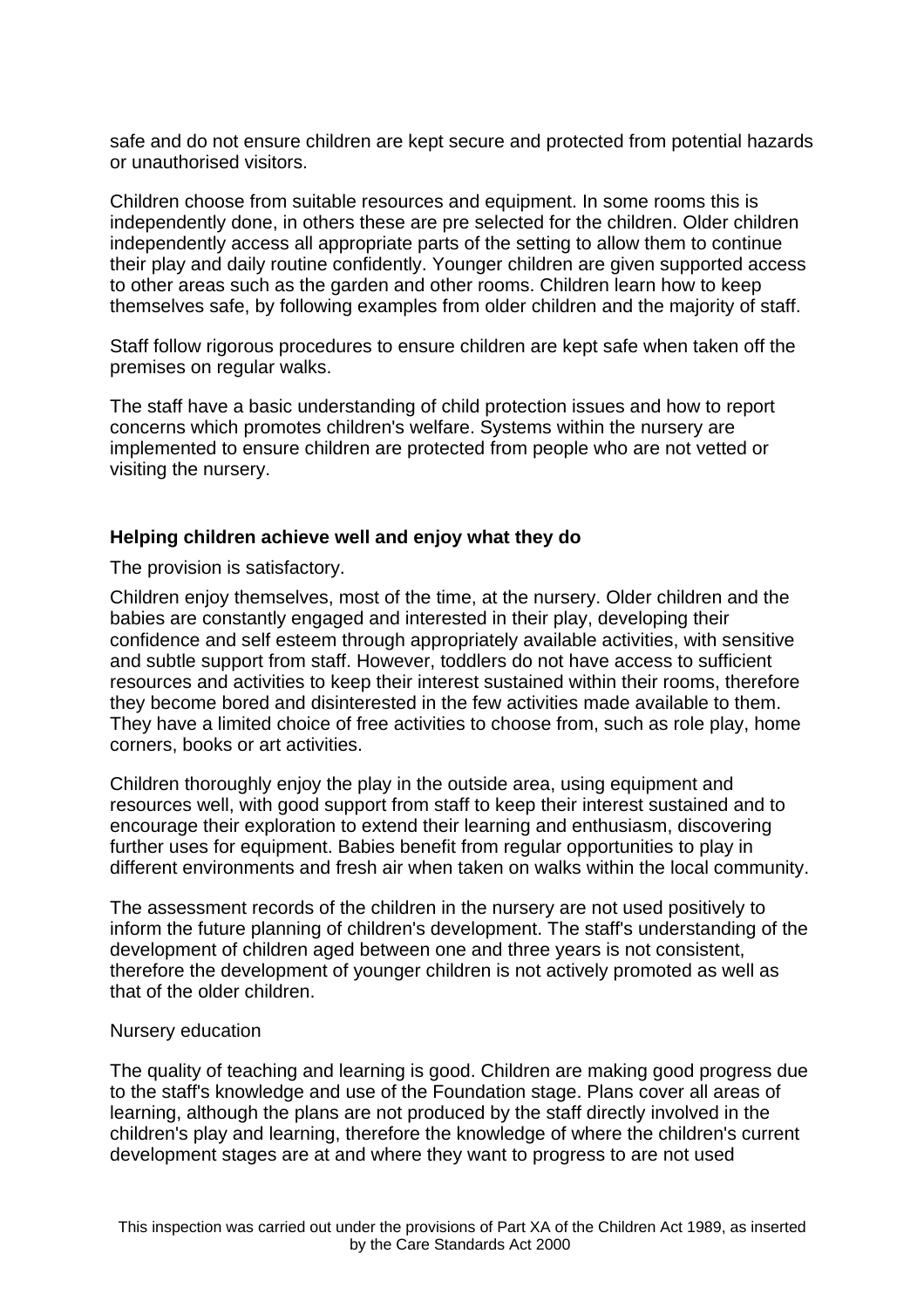effectively. Good observations are made of children's progress linking these to the areas and aspects of learning to show where and how the child is developing as an individual. Good links are then made to the next steps for development, but these are not clearly recorded. Sound systems are in place to promote the inclusion and equal participation of children with special educational needs and those children with English as an additional language.

Children are very confidently to communicate clearly and effectively, giving their opinions openly, verbally as well as using gestures and expressions. They enjoy books and understand that written print has a meaning. The children encourage each other to take care of the books and use them appropriately. They use freely available resources such as the office to make marks and show some emerging writing skills, although this could be extended further to enhance children's understanding of using writing skills to label their own work for a purpose.

Some children show an understanding of numbers and a developing knowledge of amounts such as age. Children use shape imaginatively, comparing them to every day objects. However, some mathematical concepts are not promoted through practical purposeful activities to develop children's understanding of using numbers and counting in everyday routine situations.

The children have a strong sense of place and time, and refer to experiences and past events clearly with great explanation as to where it was and who they went with. They relate resources within the setting, to their local community. They confidently explore and experiment with textures and malleable resources, using full descriptive language to explain this experience. Children use technology equipment within the office area but also question how everyday objects work and why. Staff encourage children's full participation in the celebration of festivals, enhancing their understanding of how people celebrate different customs and cultures.

The children thoroughly enjoy the freedom to choose the materials and media available to them to enable self representation in the pre-school room. They can create towards the theme and topic as well as their own ideas for creativity. Children's own drawings and art work are promoted further by written explanations of the child's description of the piece of art. Children have formal opportunities to make music and represent music through movement, although they confidently sing their own songs and make music by banging on the tyres with their hands and making rhythms with other equipment. Role play plays a big part in children's time at the nursery. They openly act out familiar and fantasy roles, particularly those that have experienced new situations.

Children have established good skills in dexterity to use tools effectively and correctly for a purpose. They are independent in self help skills such as buttoning jackets, doing up zips and buckling shoes.

#### **Helping children make a positive contribution**

The provision is satisfactory.

Children's records contain a good range of individual information which staff use to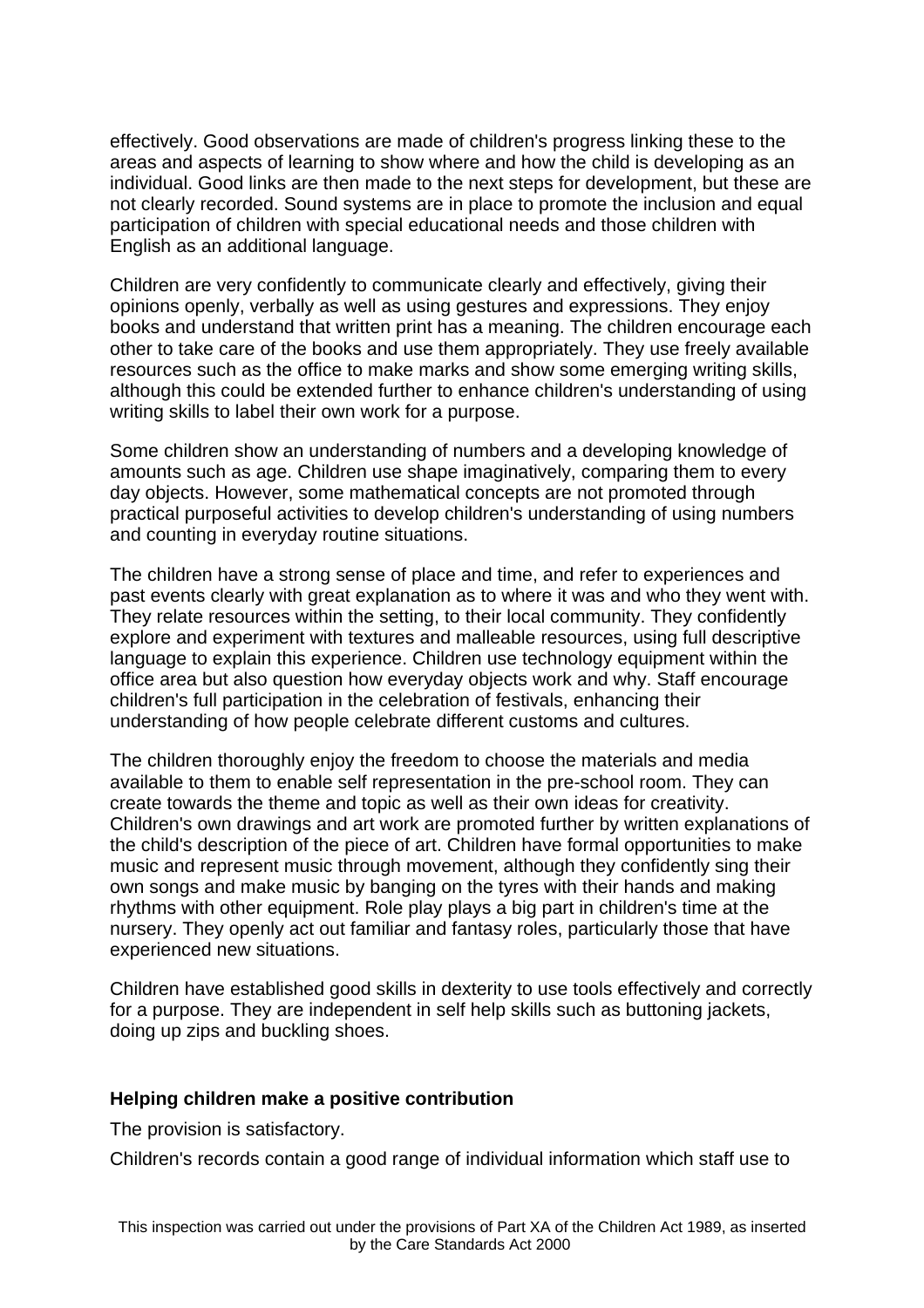encourage children to settle, grow in confidence and to participate in the activities provided. Staff respect and value children's individuality and family circumstances, therefore children feel welcome and play a full part in the setting. Children's understanding of today's society is promoted through a range of resources portraying positive images.

Children's behaviour is managed effectively, they understand the expectations and the boundaries within the nursery, listen to explanations and demonstrate a knowledge of acceptable behaviour. Older children act as role models for the younger children to show what to do and what not to do in nursery. Staff recognise and praise positive social behaviour with praise and encouragement, enhancing the positive relationships between the children and staff.

Children's spiritual, moral, social and cultural development is fostered. The children have opportunities to learn about themselves and build relationships with others through planned and spontaneous activities. The partnership with parents is good. Effective systems are in place to ensure parents have clear communications between home and the setting, giving information about their child's development and the next steps to progress to. However, parents are not given access to the observations that staff record of their children's achievements. Parents are encouraged to give their views and opinions on these next steps to enhance continuity of care and their child's development. Parents are offered information on the Foundation stage both in written form and as part of the children's displays to involve parents in their child's progress. However, parents are not encouraged to give information on their child's stages of development through an initial profile when settling into the pre-school, therefore staff spend more time assessing children to inform future planning of their development, rather than taking them on to the next stage of development.

Parents of the Out of School Club children do not have a system in place to ensure that information from school is relayed to them on the collection of their children.

## **Organisation**

The organisation is satisfactory.

The premises are well organised, with a clear routine followed by both children and staff, allowing children to develop a sense of familiarity. Although ratios are adhered to within the nursery as a whole, the structure and organisation of the staff does have an effect on the quality of care offered to the children, particularly the babies. Staff do not always have adequate support from others to provide the appropriate standard of care expected, particularly at meal times. The routine for children at lunchtimes results in children sitting and waiting for their meal for long periods of time, therefore they become bored and distracted, with little interaction from staff as they are pre-occupied with serving meals.

The documentation is well organised and kept secure. A full operational plan reflects the staff's understanding of the National Standards.

Staff benefit from annual appraisals to assess their development and training needs, which in turn will enhance the opportunities given to children to progress in their care.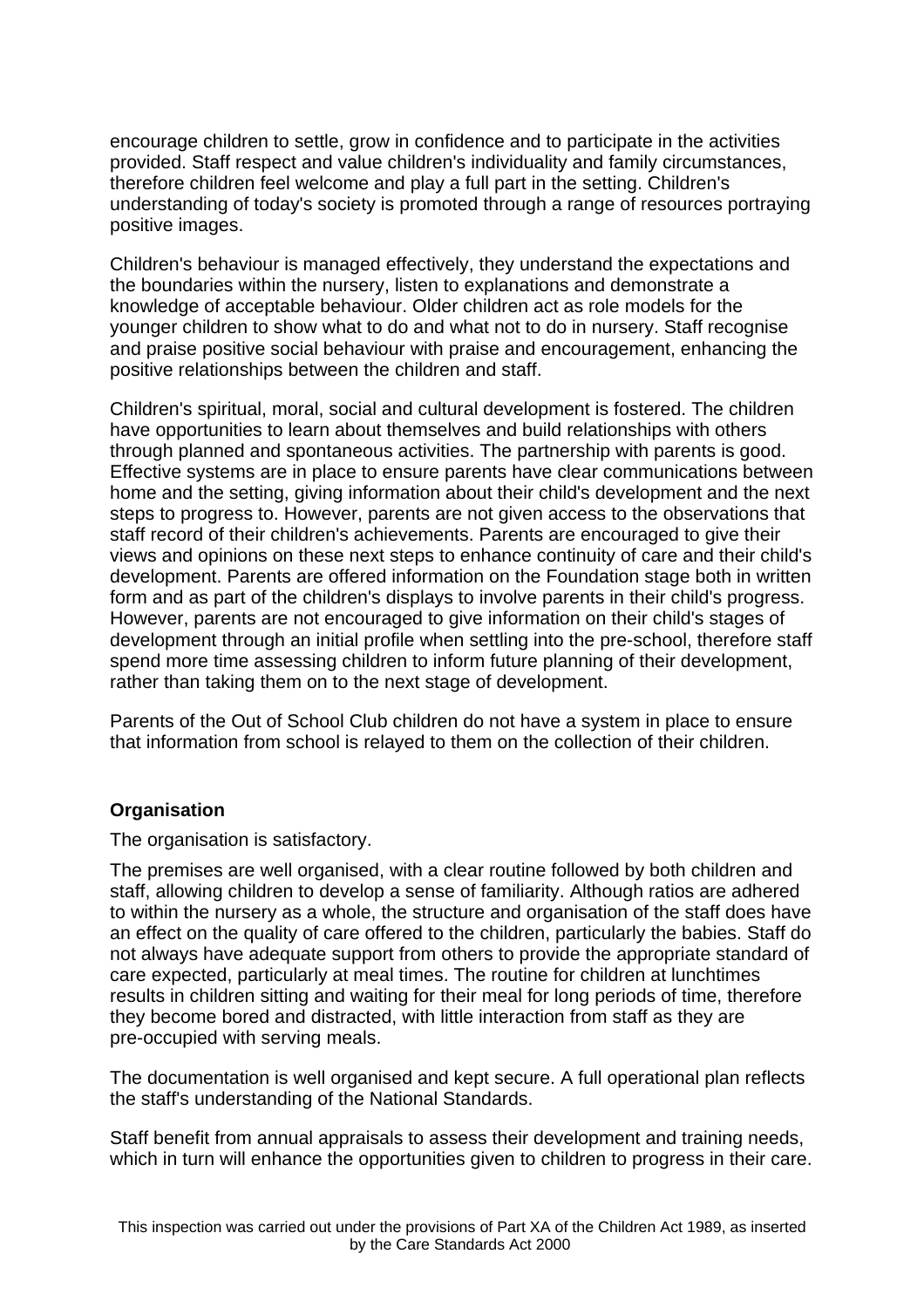Half of the staff in the nursery hold relevant Early years qualifications, therefore using their knowledge and skills to offer satisfactory care to children.

The leadership and management is good. The manager has support from the kinder group and other managers to solve issues and staffing problems to ensure ratios are met in the nursery. The staff are aware of their strengths and weaknesses and evaluate the education programme and look at ways to enhance this for the benefit of the children's learning. Regular meetings between the pre-school staff ensure children are given continuity and that there is a clear focus on the ongoing development of all funded children.

Overall, the setting meets the needs of the range of children for whom it provides.

#### **Improvements since the last inspection**

At the last inspection, the nursery was given two recommendations to develop the care of children and two points to consider regarding the development of children's nursery education.

The bathrooms in the nursery now have partitions to allow children to go to toilet in privacy and with dignity. The Out of School Club now asks parents to sign a consent form to allow children to be transported from school to the nursery in the minibus.

The pre-school children have opportunities to explore and experiment with a wide range of materials and media in the creative workshop. They are encouraged to explore the outside environment extensively, and express themselves with descriptive and purposeful language to show their understanding of their explorations.

Children have effective opportunities to be challenged with climbing skills through a good range of equipment, both natural and constructed to enhance their physical skills.

## **Complaints since the last inspection**

There are no complaints to report.

## **THE QUALITY AND STANDARDS OF THE CARE AND NURSERY EDUCATION**

On the basis of the evidence collected on this inspection:

The quality and standards of the care are satisfactory. The registered person meets the National Standards for under 8s day care and childminding.

The quality and standards of the nursery education are good.